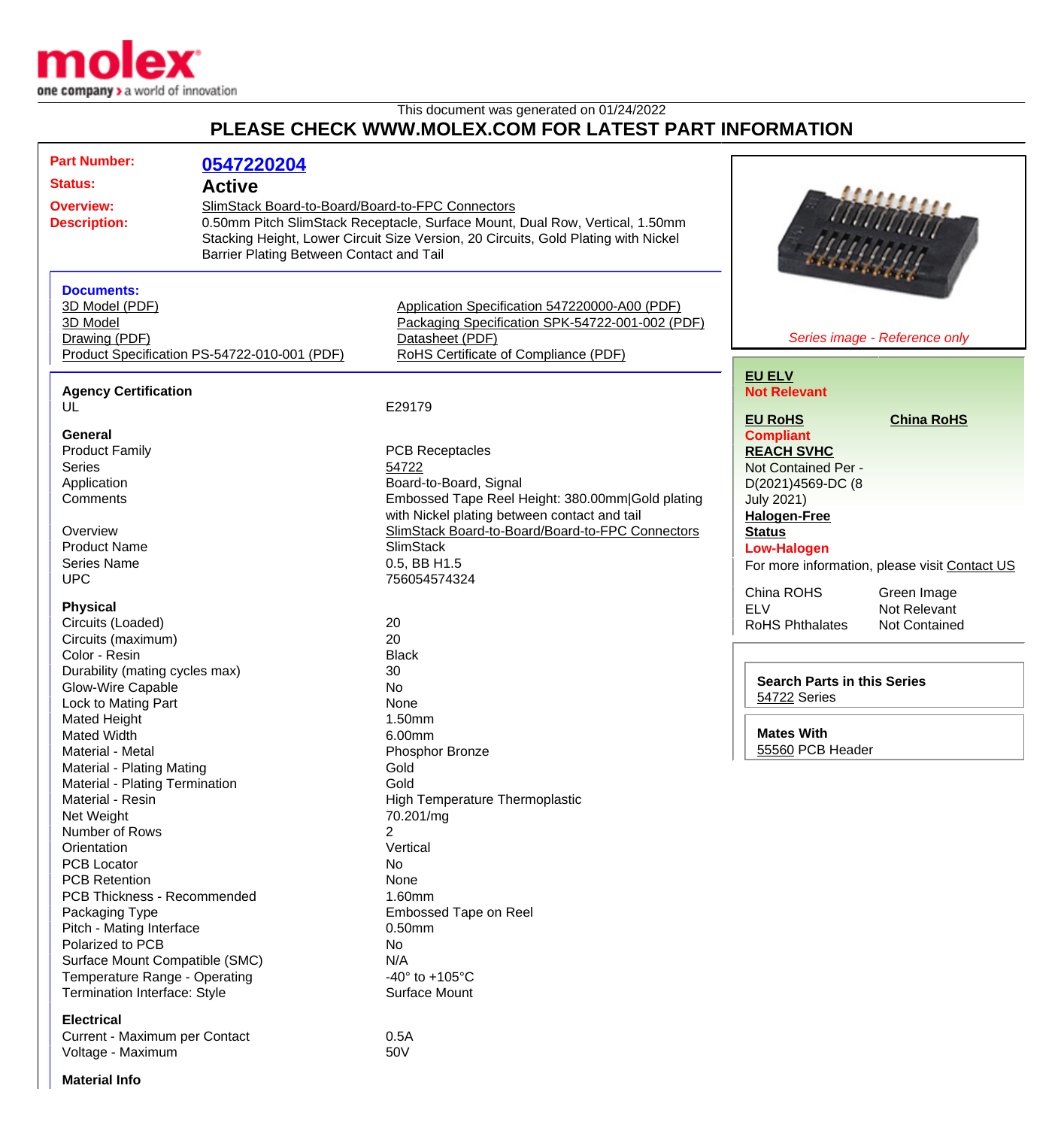**Reference - Drawing Numbers** Application Specification<br>
Packaging Specification<br>
SPK-54722-001-002 Packaging Specification Product Specification PS-54722-010-001

Sales Drawing Sales Drawing SD-54722-011-001, SD-54722-012-001

## This document was generated on 01/24/2022 **PLEASE CHECK WWW.MOLEX.COM FOR LATEST PART INFORMATION**